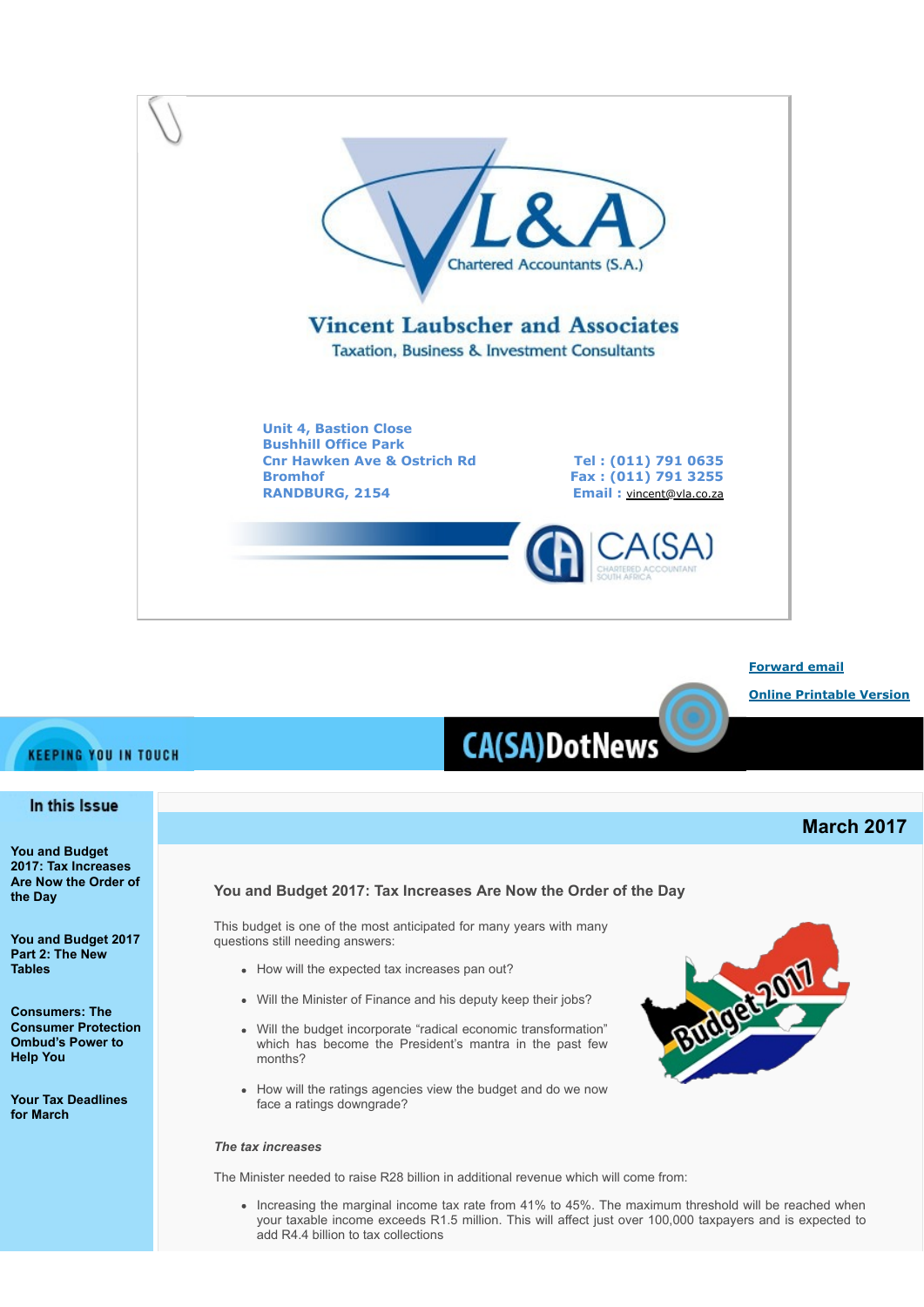- Bracket creep will add R12.1 billion to tax revenue. "Bracket creep" means increasing marginal tax bands by less than inflation, thus giving the Treasury additional revenue and costing taxpayers more
- Increasing dividend tax from 15% to 20% adding R6.8 billion tax revenue
- Increase in "sin" taxes and fuel levies another R5.1 billion
- "Sugar tax" will be introduced sometime in 2017 depending on when the legislation is passed by Parliament. The proposed rate of tax has been reduced from 20% to approximately 11%
- Carbon tax has been on the cards for a while but looks unlikely to become effective until 2018.

In addition, the Voluntary Disclosure Program runs to 31 August. So far almost R4 billion in offshore assets has been disclosed and this will bring R600 million to the fiscus.

These increases should bring in more than R28 billion but Treasury is now nervous about the ability of SARS to continue to deliver increased revenue as it has done for years. In 2016/17 revenue collections are estimated to fall R27 billion short of target. Some ascribe this to the ructions in SARS which has seen the bulk of senior management departing but it is not possible to indefinitely increase revenue targets, particularly when the news is filled with stories about corruption. At some stage reality kicks in and that is happening now.

Treasury will now carefully need to rethink tax policy and that taxes like a VAT increase cannot be deferred much longer. Already consideration is being given to adding VAT to the fuel price (it is currently zero-rated)

#### *The good news…*

- Transfer duty will now only apply to property sales of R900,001 or more (previously R750,001). This will give R400,000 back to taxpayers and will hopefully stimulate property sales to first-time and buy-to-let buyers.
- R20 billion will be cut from government expenditure. No specifics were given but expenditure targets have generally been met.
- R3.9 billion will be allocated to small business.
- The tax free savings allowance has been raised from R30,000 to R33,000.
- The Treasury and business cooperation has worked well so far and helped to avert a ratings downgrade. Business plans to offer one million apprenticeships to the youth over the next three years. In addition, R1.5 billion has been paid into a fund to assist small businesses.

This cooperation with business (add to this labour with the agreement on the minimum wage) does add a new dynamic into the economy. Minister Gordhan often spoke of a new social cohesion to help economic growth and this is evidence that this is beginning to show positive results.

- $\bullet$  Inflation will fall from 6.6% now to 5.7%.
- GDP will grow 1.3% this year versus 0.4% last year.
- The budget deficit will come in at 3.1% of GDP versus 3.2% this year.
- An additional R5 billion has been set aside for student fees.

#### *There are still perils out there*

The sovereign debt of the country has risen over the past 8 years and now stands at 50.7% of GDP. If you add in the State entities (Eskom, SAA, Transnet etc) this rises to more than 60%. This translates to R169 billion interest being paid by the state – interest is the fastest growing expense in expenditure.

Perhaps more significantly, economic growth has stagnated. As can be seen above it is becoming more difficult to increase taxes and thus the way out of a growing budget stalemate is economic growth. Structural reforms are needed to kick start the economy but there seems to be little political will to do this.

#### *The downgrade potential*

Ratings agencies want to see financial discipline (which Minister Gordhan has again delivered), less political instability and a path to revive economic growth. Time will tell how the country can tackle the latter two problems.

#### *The Budget is redistributive*

62% of income tax will be paid by those with taxable incomes greater than R500,000. No one doubts the fairness of the wealthy paying more tax but the wealthy are being hammered – consider also dividend and capital gains taxes also rising. Tax revenues are starting to fall and there is every chance the wealthy will start looking at legitimate ways to reduce future tax liabilities.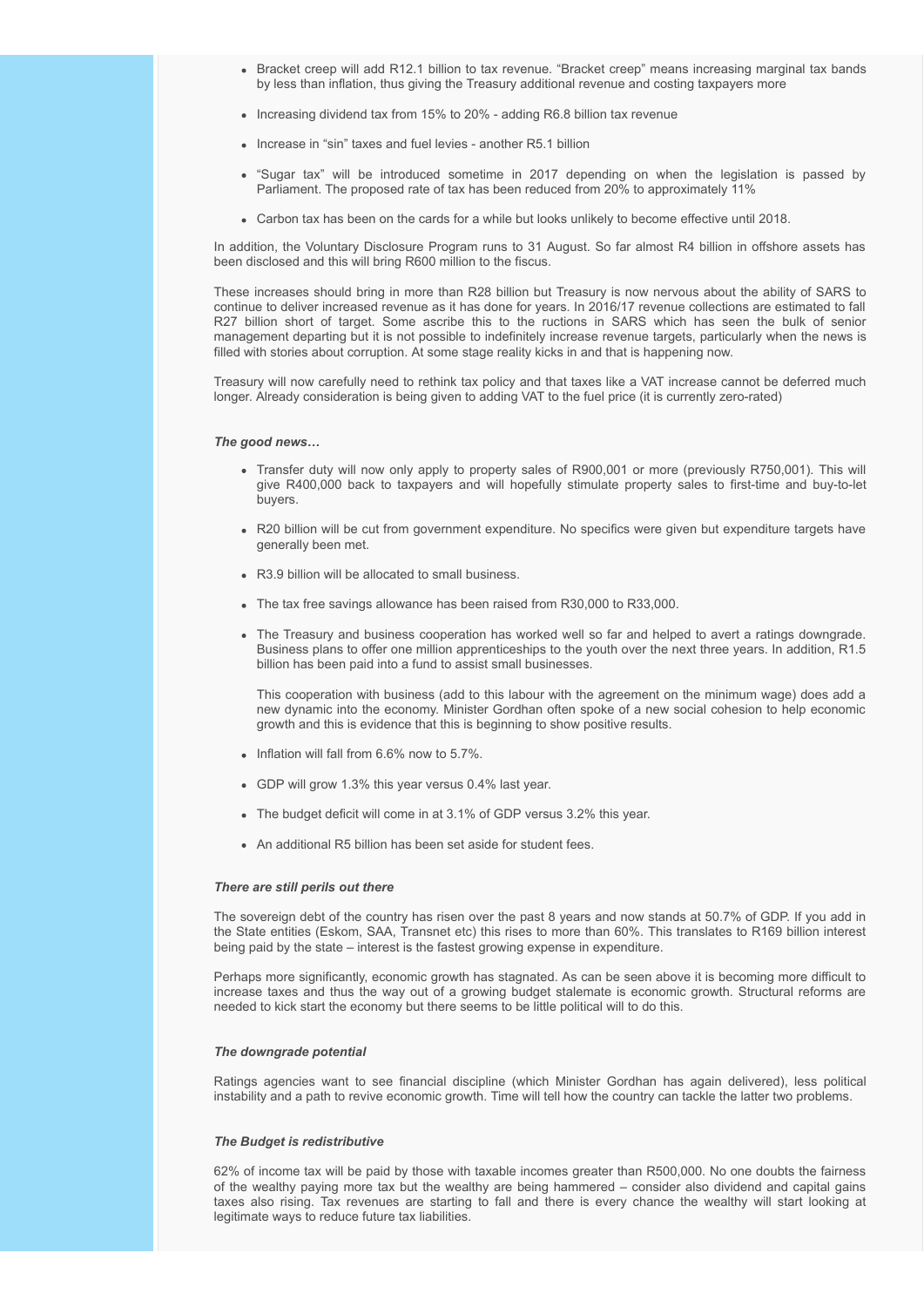#### *"Radical economic transformation"*

The Minister spoke of transformation more than fifty times. "Radical economic transformation" is the new policy the president has adopted. For this to reflect in the 2017/2018 numbers, it requires a complete shift in the way Treasury compiles the budget. As it came late in the year, Treasury did not have the time to respond to this paradigm shift. Thus, whilst the Minister spoke of "radical economic transformation" in reality the budget was a continuation of previous budgets.

Nevertheless he did deliver one or two home truths such as ""We need to transform in order to grow; we need to grow in order to transform. Without transformation, growth will reinforce inequality; without growth, transformation will be distorted by patronage".

Minister Gordhan has again delivered a credible Budget. Clearly, also the time has come to take the necessary steps to grow the economy.

#### <span id="page-2-0"></span>**You and Budget 2017 Part 2: The New Tables**

For ease of reference please find below -

- The new tax tables for individuals and trusts other than special trusts
- The new tax tables for Small Business Corporations
- The new transfer duty rates



| NEW TAX TABLES 2017/18 (INDIVIDUALS AND TRUSTS OTHER THAN SPECIAL TRUSTS) |                                               |  |
|---------------------------------------------------------------------------|-----------------------------------------------|--|
| <b>Taxable Income</b>                                                     | <b>Tax</b>                                    |  |
| R0 - R189,880                                                             | 18% of taxable income                         |  |
| R189,881 - R296,540                                                       | R34,178 + 26% of the amount above R189,880    |  |
| R296,541 - R410,460                                                       | R61,910 + 31% of the amount above R296,540    |  |
| R410,461 - R555,600                                                       | R97,255 + 36% of the amount above R410,460    |  |
| R555,601 - R708,310                                                       | R149,475 + 39% of the amount above R555,600   |  |
| R708,311 - R1,500,000                                                     | R209,032 + 41% of the amount above R708,310   |  |
| R1,500,001 and above                                                      | R533,625 + 45% of the amount above R1,500,000 |  |
| <b>Trusts other than Special Trusts</b>                                   | 45%                                           |  |
|                                                                           |                                               |  |

| <b>NOTES TO THE NEW TAX TABLES</b> |                |                               |  |  |
|------------------------------------|----------------|-------------------------------|--|--|
|                                    | 2017/18        | <b>CHANGES FROM LAST YEAR</b> |  |  |
| <b>Rebates</b>                     |                |                               |  |  |
| Persons under 65                   | R13,635        | Increased by R135             |  |  |
| Secondary (Persons 65 and older)   | R21,114        | Increased by R207             |  |  |
| Tertiary (Persons 75 and older)    | R23,607        | Increased by R234             |  |  |
| <b>Tax Thresholds</b>              |                |                               |  |  |
| Persons under 65                   | R75,750        | Increased by R750             |  |  |
| Secondary (Persons 65 and older)   | R117,300       | Increased by R1,150           |  |  |
| Tertiary (Persons 75 and older)    | R131,150       | Increased by R1,300           |  |  |
| <b>Interest Exemption</b>          |                |                               |  |  |
| Persons under 65                   | R23,800        | No change                     |  |  |
| Domanne CE and alder               | <b>DOA EOO</b> | Ma shower                     |  |  |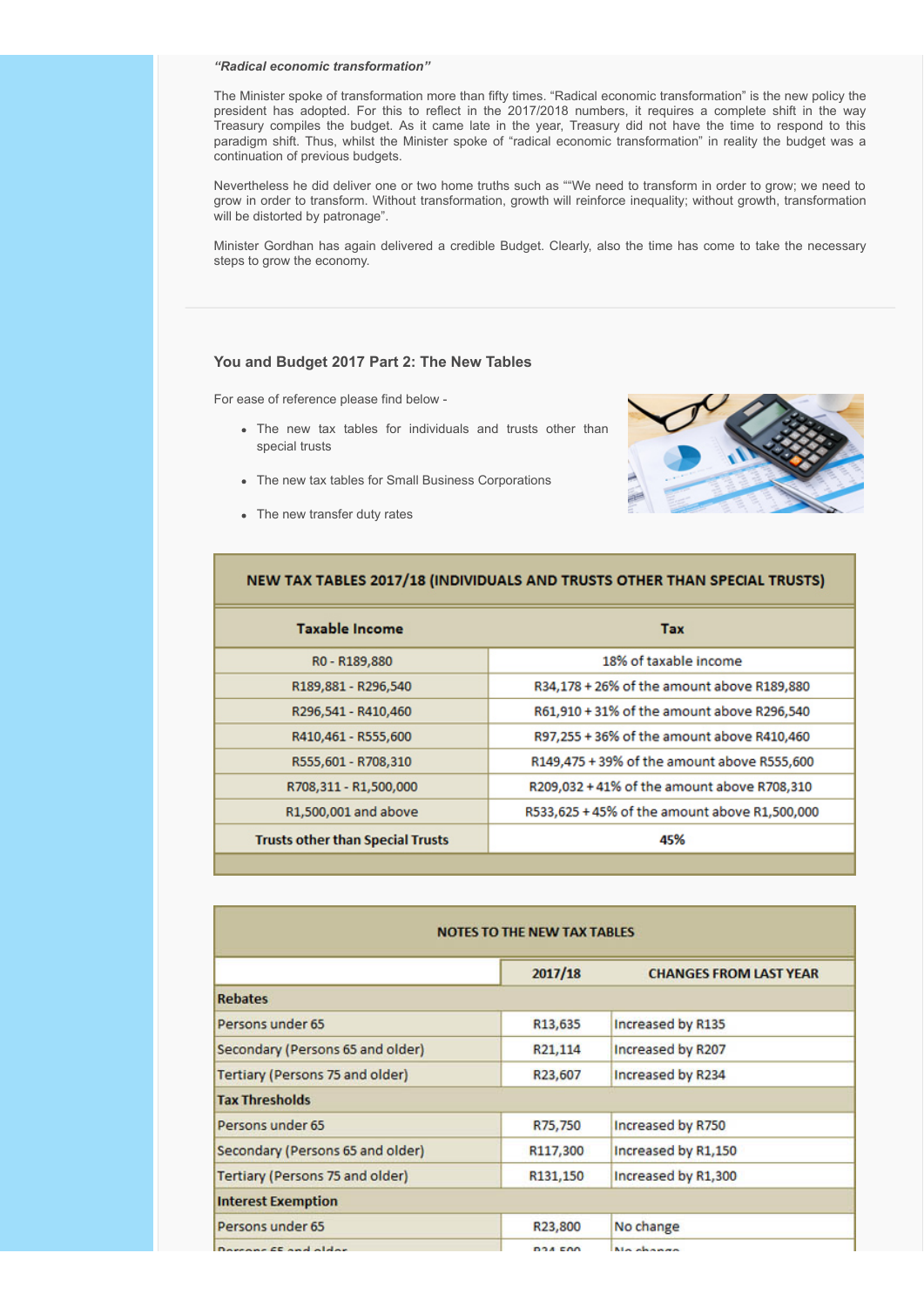| Persons to and order                                        | <b>N34,300</b>                 | ivo change                                                              |  |
|-------------------------------------------------------------|--------------------------------|-------------------------------------------------------------------------|--|
| <b>Dividends</b>                                            |                                |                                                                         |  |
| <b>Dividends Tax</b>                                        | 20%                            | 5% increase                                                             |  |
| <b>Medical Aid Tax Credits per beneficiary</b>              |                                |                                                                         |  |
| <b>First two beneficiaries</b>                              | R303 p.m. each   Increased R17 |                                                                         |  |
| Third and more                                              |                                | R204 p.m. each   Increased R12                                          |  |
| <b>Business Travel - Tax free</b>                           |                                |                                                                         |  |
| Up to 12,000 kilometres per annum                           | R3.55 per km                   | Increased by 26 cents per km and<br>distance raised by 4,000 kilometres |  |
| <b>Travel Allowance</b>                                     |                                |                                                                         |  |
| Travel allowance still taxable at 80%                       | No change                      | No change                                                               |  |
| (Logbook compulsory)                                        |                                |                                                                         |  |
| <b>Other Taxes</b>                                          |                                |                                                                         |  |
| Capital Gains Tax - Individuals/Special Trusts*             | 18.00%                         | Increase of 1.6%                                                        |  |
| <b>Capital Gains Tax - Companies</b>                        | 22.4%                          | No change                                                               |  |
| Capital Gains Tax - Trusts*                                 | 36.00%                         | Increase of 3.2%                                                        |  |
| Fuel Levy from 5 April 2017                                 |                                | Increases by 30 cents a litre                                           |  |
| <b>Cigarettes</b>                                           |                                | Increases by R1.06 per packet of 20                                     |  |
| Wine (Unfortified)                                          |                                | Increases by 23 cents a 750 ml bottle                                   |  |
| <b>Spirits</b>                                              |                                | Increases by R4.43 a 750 ml bottle                                      |  |
| Beer                                                        |                                | Increases by 12 cents per 340 ml                                        |  |
| Road Accident Fund from 5 April 2017                        |                                | Increases by 9 cents a litre                                            |  |
| *Represents the maximum effective rate of Capital Gains Tax |                                |                                                                         |  |

## SMALL BUSINESS CORPORATIONS - NEW TAX TABLE 2017/18

| <b>Taxable Income</b>                      | <b>New SBC Tax Rates</b>          | <b>Change vs Prior Year</b> |  |
|--------------------------------------------|-----------------------------------|-----------------------------|--|
| R <sub>0</sub> - R <sub>75</sub> , 750     | Nil                               | Band raised by R750         |  |
| R75,751 - R365,000                         | 7% of taxable income over R75,750 | Small tax decrease          |  |
| R365,001 - R550,000                        | R20,248 + 21% over R365,000       | Small tax decrease          |  |
| Over R550,001                              | R59,098 + 28% over R550,000       | Small tax decrease          |  |
| Note 1: Renefits to tayoguers are maminal. |                                   |                             |  |

fits to taxpayers are margin Rates apply 1 April 2017 to 31 March 2018

## TRANSFER DUTY RATE ADJUSTMENTS

| <b>Property Value</b>    | 2016 / 2017 Rates of tax                           | <b>Property Value</b>    | 2017 / 2018 Rates of tax                           |
|--------------------------|----------------------------------------------------|--------------------------|----------------------------------------------------|
| R0 - R750,000            | 0% of property value R0                            | R0 - R900,000            | 0% of property value                               |
| R750,001 - R1,250,000    | 3% of property value above<br>R750,000             | R900,001 - R1,250,000    | 3% of property value above<br>R900,000             |
| R1,250,000 - R1,750,000  | R15,000 + 6% of property value<br>above R1,250 000 | R1,250 001 - R1,750,000  | R10,500 + 6% of property value<br>above R1,250,000 |
| R1,750,001 - R2,250,000  | R45,000 + 8% of property value<br>above R1,750,000 | R1,750,001 - R2,250,000  | R40,500 + 8% of property value<br>above R1,750,000 |
| R2.250.001 - R10.000.000 | R85,000 + 11% of property value                    | R2.250.001 - R10.000.000 | R80,500 + 11% of property value                    |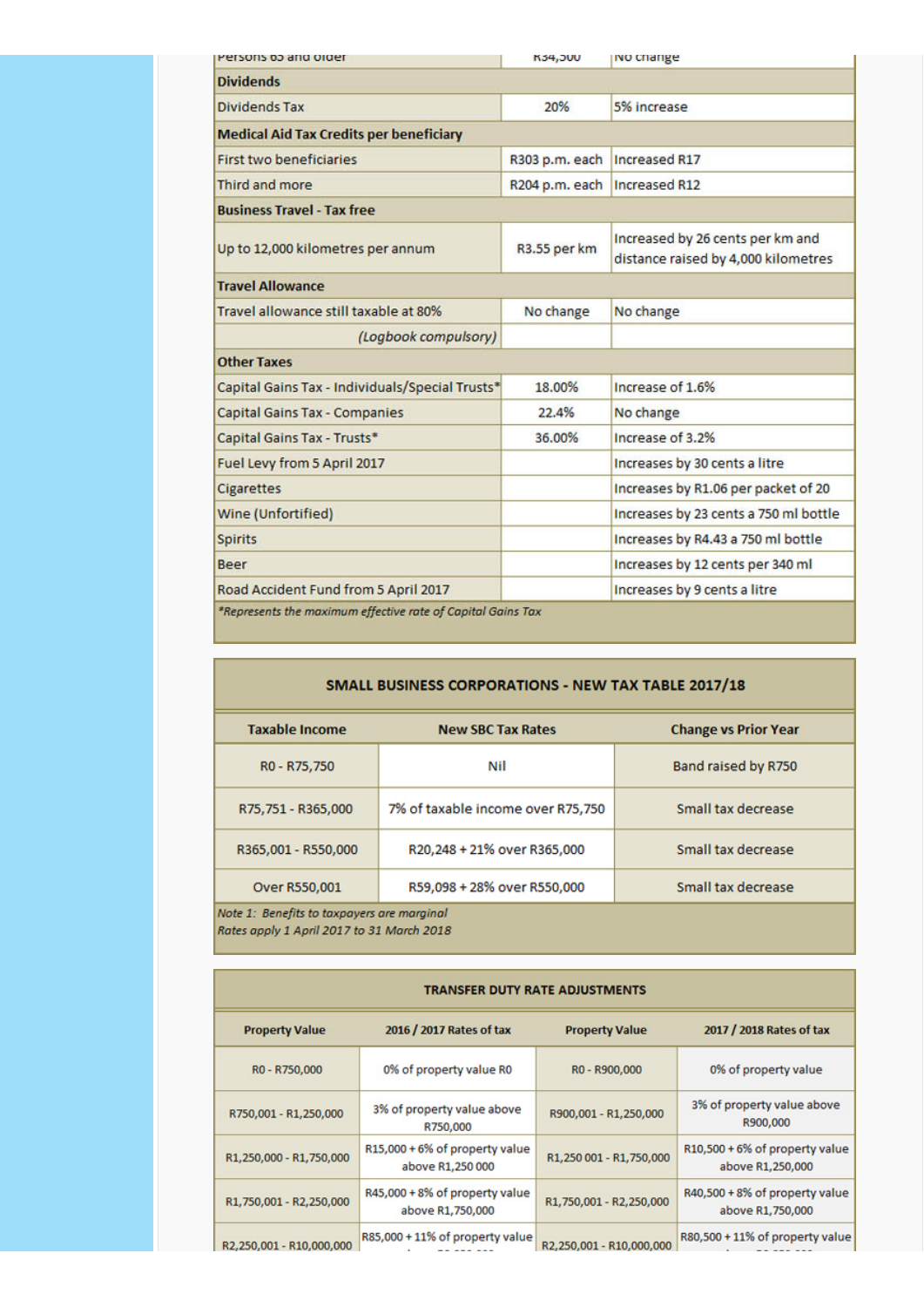|                                  |                       | above R2,250,000                                      |                       | above R2,250,000                                      |
|----------------------------------|-----------------------|-------------------------------------------------------|-----------------------|-------------------------------------------------------|
|                                  | R10,000,001 and above | R937,500 + 13% of property<br>value above R10,000,000 | R10,000,001 and above | R933,000 + 13% of property<br>value above R10,000,000 |
| <b>Source: National Treasury</b> |                       |                                                       |                       |                                                       |

## <span id="page-4-0"></span>**Consumers: The Consumer Protection Ombud's Power to Help You**

In 2015 the Consumer Goods and Services (CGS) Code of Conduct took effect. It sets out minimum standards for the CGS industry to observe when dealing with consumers. Failure to comply with the Code contravenes the Consumer Protection Act.

Thus, CGS businesses that were not already subject to regulation (such as the motor industry and financial services) fall under the ambit of the Code.



In addition, the Code accredited the Consumer Goods and Services Ombud as the official Ombud to enforce the Code by dealing with

consumer goods complaints by consumers, and to investigate alleged contraventions by CGS businesses. These affected organisations are also obliged to register with the Ombud and to pay participation fees depending on turnover (nil if your turnover is under R1 million but rising to R250,000 for businesses with turnover exceeding R3 billion).

#### *What does the Ombud do?*

The Ombud steps in when disputes between consumers and suppliers of consumer goods and services cannot be settled by the parties. The Ombud provides mediation services to help resolve disputes using alternative dispute resolution (ADR) techniques. The service is free for consumers.

In the 2015/2016 year the Ombud took on 3,495 cases of which 2,192 were resolved or closed out (i.e. outside of the Ombud's jurisdiction or the case was withdrawn etc) and 1,303 were still ongoing. It takes an average of 57 days to resolve a dispute.

In addition the Ombud can refer matters for investigation to the National Consumer Council where it finds trends that appear to be at odds with the principles of the Consumer Protection Act. Some examples of referrals for further investigation are:

- Speculative financial software. This covers suppliers who promise consumers high returns if they trade on the stock exchange using the software
- Orthopaedic pillows and mattresses which supposedly do not deliver the claimed results
- A loan tracking service which is supposed to help people find loans but instead apparently signs up consumers for other products and services and charges them a fee.

The Ombud is providing a valuable service to consumers and is becoming better funded. Tell your staff about this free service if they get "taken" by an unscrupulous business. Also check you are paying your subscription if you are a business that falls within the ambit of the Ombud.

### <span id="page-4-1"></span>**Your Tax Deadlines for March**

There are only run-of-the-mill deadlines for March.

This is the season of finalising employee tax - Employee Tax IRP5 Certificates and your EMP501 Employer Reconciliation Declarations. This is quite a process – so start early.